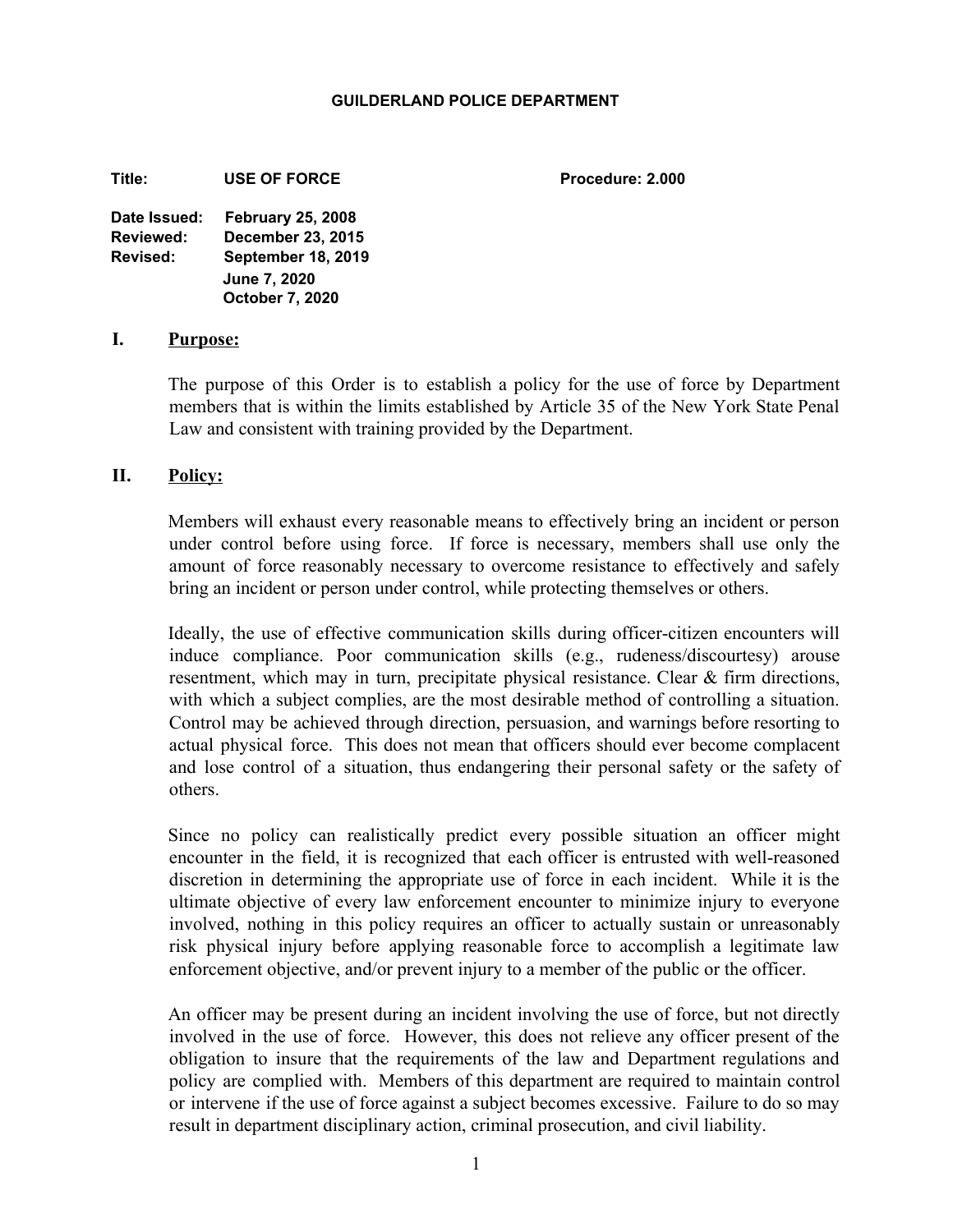# **III. Definitions:**

- A. *Use of Force Continuum:* A training model/philosophy that supports the progressive and reasonable escalation and de-escalation of officer-applied force in proportional response to the actions and level of resistance offered by a subject. The level of response is based upon the situation encountered and the actions of the subject in response to an officer's commands. Such response may progress from the officer's actual physical presence to the use of deadly physical force.
- B. *Reasonable Cause to Believe That A Person Has Committed An Offense:* As defined in section 70.10 (2) of the New York State Criminal Procedure Law, "exists when evidence or information which appears reliable discloses facts or circumstances which are collectively of such weight and persuasiveness as to convince a person of ordinary intelligence, judgment and experience that it is reasonably likely that such offense was committed and that such person committed it."
- C. *Positional Asphyxia:* Death that occurs from respiratory muscle failure as a result of body position that interferes with a person's ability to breathe. Positional asphyxia occurs most often following a violent struggle ["Positional Asphyxia–Sudden Death," *National Law Enforcement Technology Center Bulletin*, June 1995].
- D. *Physical Contact:* Physical Contact involves routine or procedural contact with a subject, less than resistant handcuffing, necessary to effectively accomplish a legitimate law enforcement objective (e.g., guiding a subject into/out of a police vehicle, handcuffing a subject, and/or maneuvering or securing a subject for a frisk).
- E. *Physical Force:* Physical contact or action exerted against a subject, beyond unresisted handcuffing, utilized for any legitimate law enforcement objective.
- F. *Physical Injury:* Impairment of physical condition or substantial pain.
- G. *Serious Physical Injury:* Physical injury which creates a substantial risk of death, or which causes death or serious and protracted disfigurement, protracted impairment of health, or protracted loss or impairment of the function of any bodily organ.
- H. *Excessive Force:* Occurs when it is apparent that the type or degree of force used was more than was reasonably necessary to overcome resistance.
- I. *Deadly Physical Force:* Physical force which, under the circumstances in which it is used, is readily capable of causing death or serious physical injury.
- J. *Objectively Reasonable –* An objective standard used to judge an officer's actions. Under this standard, a particular application of force must be judged through the perspective of a reasonable officer facing the same set of circumstances, without the benefit of 20/20 hindsight, and be based on the totality of the facts that are known to that officer at the time that the force was used.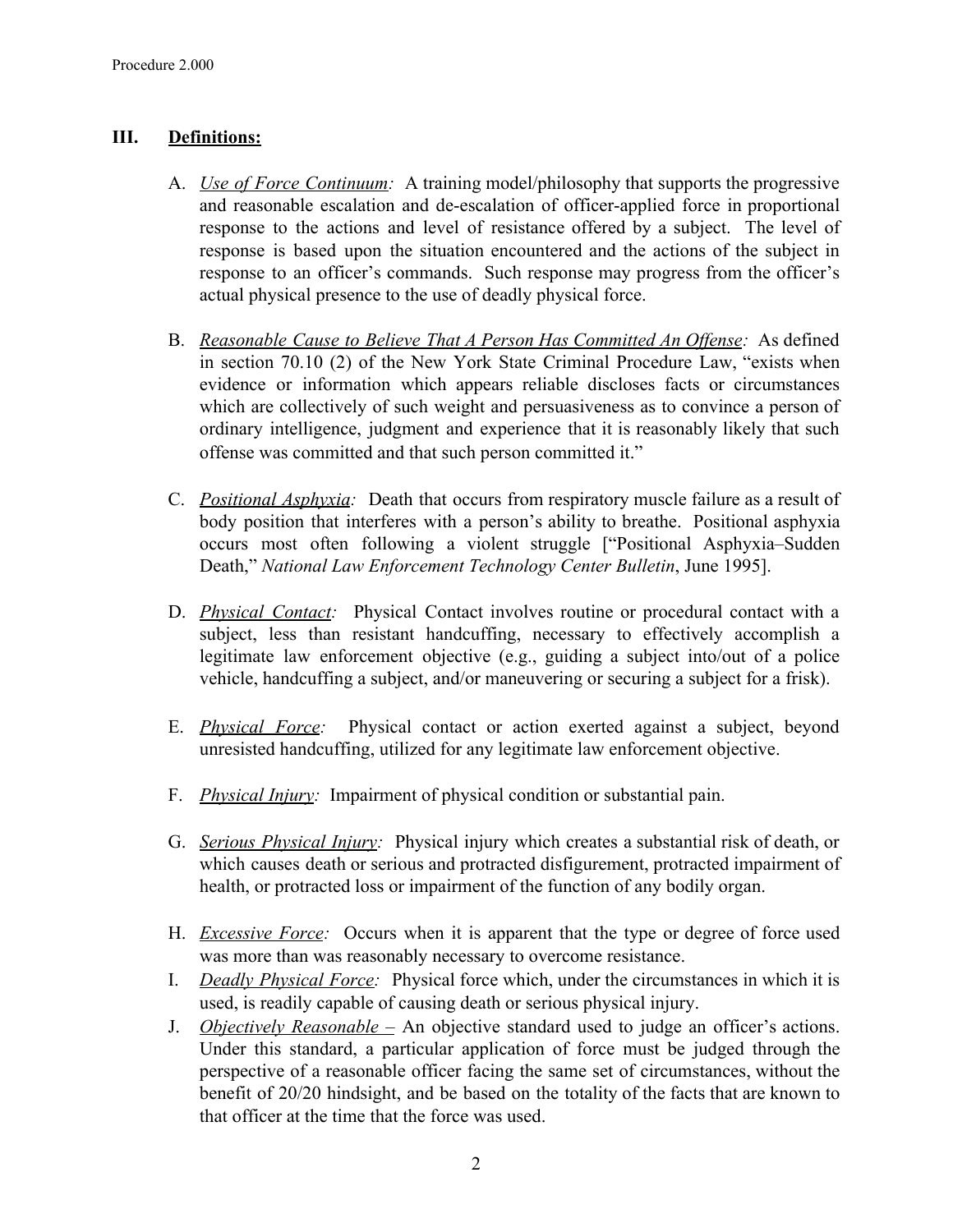# **IV. Use of Physical Force:**

- A. Officers shall use only the force reasonably necessary to overcome resistance.
- B. Officers are authorized to use Physical Force in the following situations:
	- 1. To make a lawful arrest or detention
	- 2. To protect themselves or another person from physical harm
	- 3. To restrain or subdue an uncooperative or resistant person
	- 4. To safely and effectively control an unlawful or hazardous situation
	- 5. To prevent the escape of a person in custody
	- 6. To effect other lawful objectives.
- C. Under the  $4<sup>th</sup>$  Amendment, a police officer may use only such force as is "objective reasonable" under the circumstances. The reasonableness of a particular use of force must be judged from the perspective of a reasonable officer on the scene. Officers shall use force as outlined in this order**.** Excessive Force is prohibited and may be subject to disciplinary action, criminal prosecution and civil liability.
- D. The use or threatened use of a weapon or instrument by an officer against a person is a use of force. While on-duty, officers shall carry only the following weapons/instruments:
	- 1. Department-issued sidearm and ammunition
	- 2. Department-issued shotgun and ammunition
	- 3. Department-issued oleoresin capsicum (OC) spray
	- 4. Department-issued baton
- E. Specially trained officers, in addition to the weapons listed above, are authorized to use approved specialized weapons.

## Specialized Weapons:

- 5. Department-issued TASER
- 6. Department-issued Kinetic Energy Impact Projectile Shotgun and rounds.
- 7. Department-issued Patrol Rifle and ammunition.
- 8. CS Gas

\* \*Additionally, a flashlight is authorized to be carried. Carrying cases shall match the duty belt.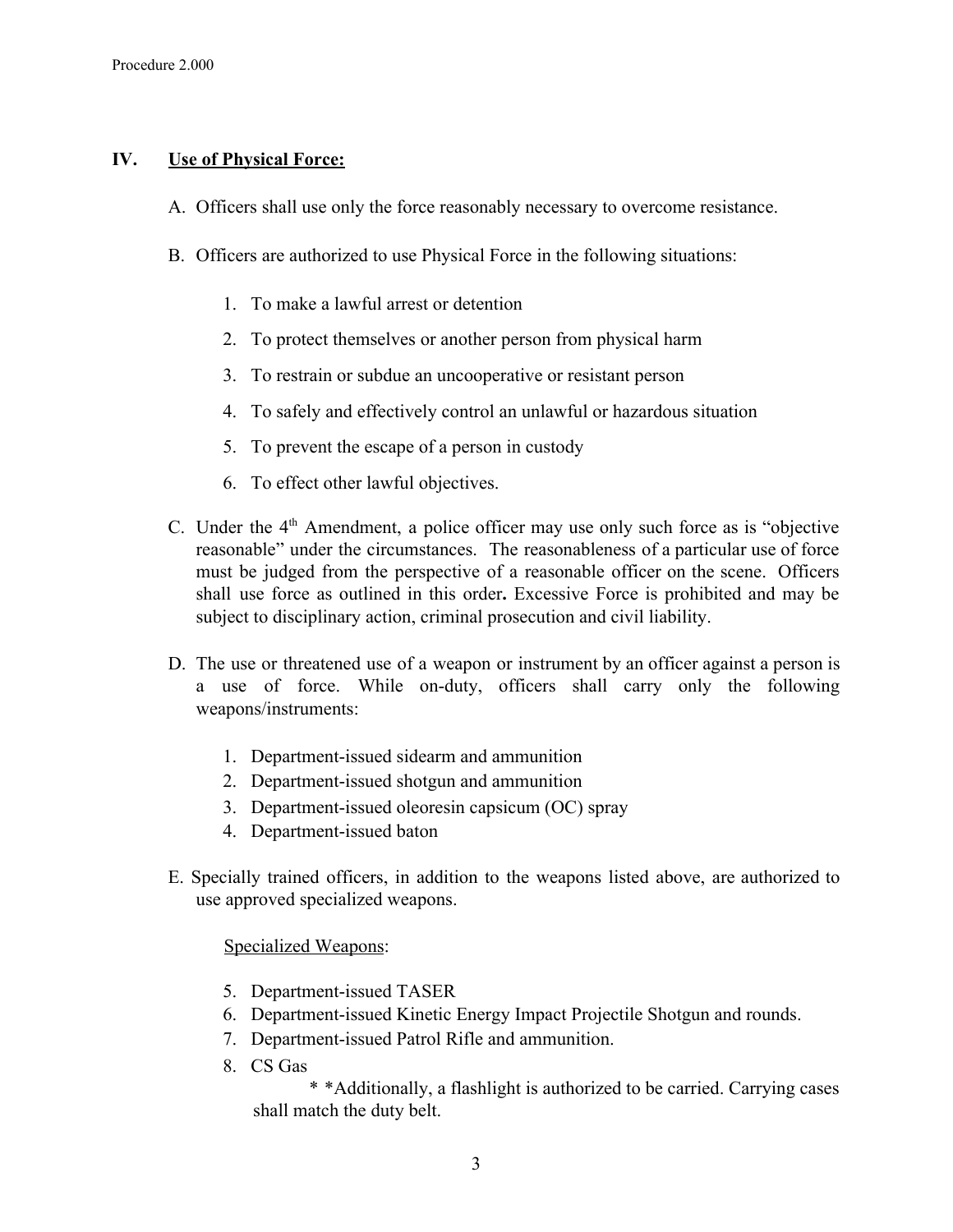### Procedure 2.000

- F. The use of force, or the use of a weapon or instrument, shall be done in accordance with training techniques and instruction provided or approved by the Department.
- G. Subjects who engage in violent struggles with officers may be more vulnerable to positional asphyxia. To help minimize the risk of positional asphyxia, officers shall adhere to the following procedures:
	- 1. As soon as possible (under the circumstances), after the subject is handcuffed get the subject off of their stomach. Turn them on their side or place them in a seated position.
	- 2. If they continue to struggle after being handcuffed, do not sit on the subject's back. Hold their legs down or utilize leg shackles.
	- 3. Never tie the handcuffs to a leg or ankle restraint.
	- 4. If needed, get the subject immediate medical attention.
	- 5. Do not lay the subject on their stomach during transport. Instead, place them in a seated position.

# **V. Use of Force Continuum:**

When used, force should be only that which is objectively reasonable given the circumstances perceived by the officer at the time of the event.

A number of factors are taken into consideration when an officer selects force options and when evaluating whether the officer used reasonable force. Officers must be able to articulate the facts and circumstances surrounding the force used in a particular situation. An officer's use of force will be judged by reasonableness and necessity under the circumstances.

- A. Factors that affect an officer's force selection include, but are not limited to:
	- 1. Officer/Subject factors
	- a. age
	- b. size
	- c. strength
	- d. skill level
	- e. exhaustion
	- f. injury
	- g. officer/subject ratio
	- 2. The severity of the crime or circumstance
	- 3. Apparent influence of drugs/alcohol
	- 4. Subject's emotional condition/mental instability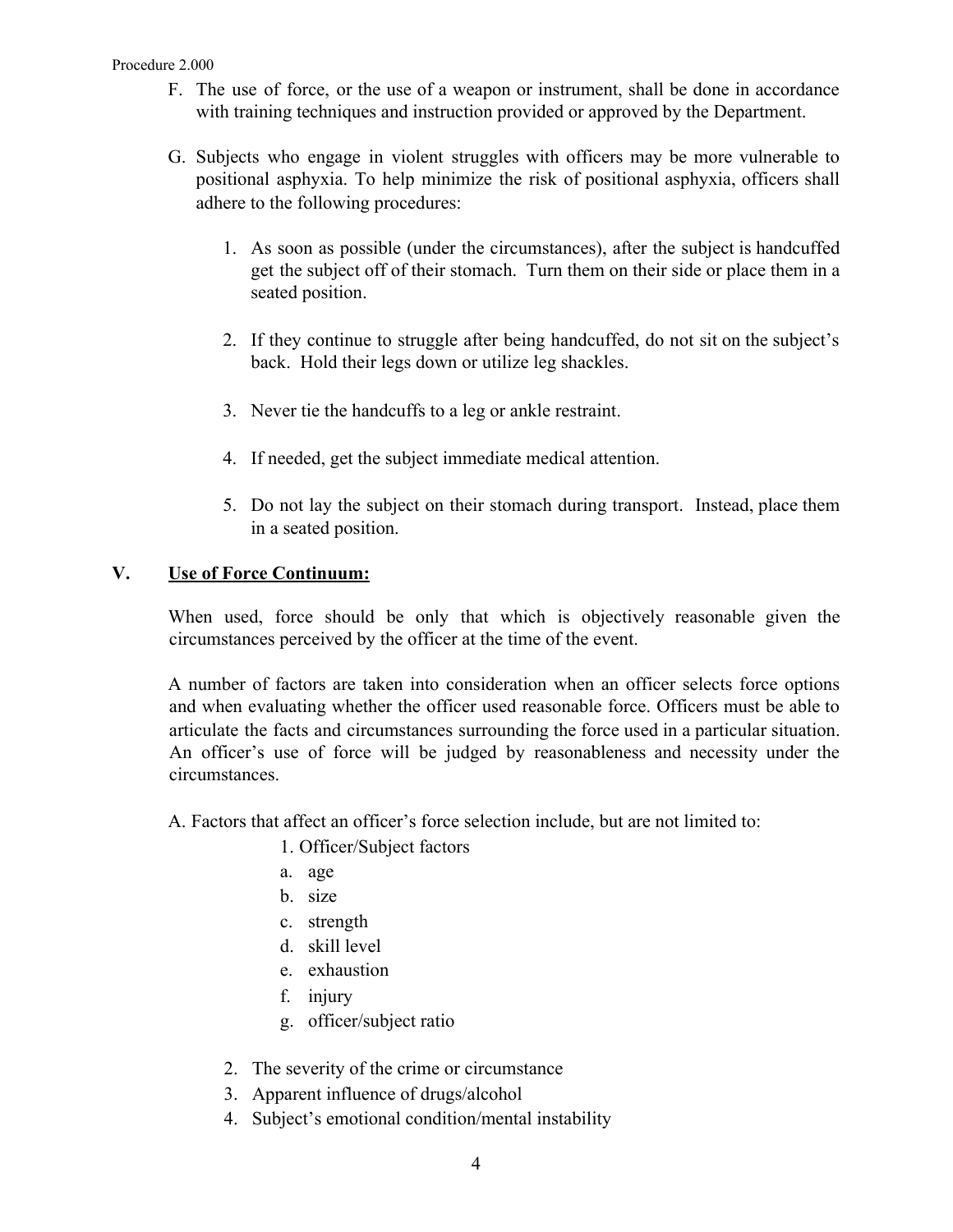- 5. Physical condition/disability
- 6. Proximity to weapons
- 7. Pre-attack postures, gestures, and/or statements.
- 8. Apparent willingness to sustain injury
- 9. Other environmental condition or exigent circumstances
- 10. Availability of other options
- 11. The level and immediacy of threat or resistance posed by the suspect
- 12. Level of threat to the community
- 13. The potential for injury to citizens, officers, and suspects
- 14. The risk or attempt of the suspect to escape
- 15. The knowledge, training and experience of the officer.
- B. Action of Subject(s) & Officer Response Options:

A subject's demeanor and actions are instrumental factors in an officer's decision as to what level of force is appropriate to take control of a particular situation. If at all possible, situations should be resolved by effective communication skills. Often, the mere presence of the officer, coupled with effective communications skills, will be sufficient to persuade an individual to follow the officer's directions. Effective communication skills may prevent physical confrontations from occurring or escalating to higher levels.

Avoiding the use of force is preferable; however, if officer presence and/or communications skills fail to overcome an individual's resistance, the officer must be prepared to escalate the use of force.

Subject behaviors and officer response options are classified into the following categories (see Diagram 1):

1. *Cooperative Subject:* Cooperative and complies with verbal commands and directions.

Response Option: Restraining, firm grip, application of restraining devices.

2. *Uncooperative/Passively Resistant Subject:* Uncooperative when taken into custody, fails to respond/comply with verbal commands and directions, or passively resists an officer's authority and direction (e.g., body intentionally made limp - not resistive tension).

Response Option: Low-level force – Physical direction, Defensive tactics (e.g., pain compliance techniques). \*Note: If possible, officers should avoid using pepper gas (Oleoresin Capsicum) or TASER on passively resisting subjects.

3. *Actively Resistant Subject:* Attempting to interfere with the officer's actions by physically resisting or indicating an intention to do so.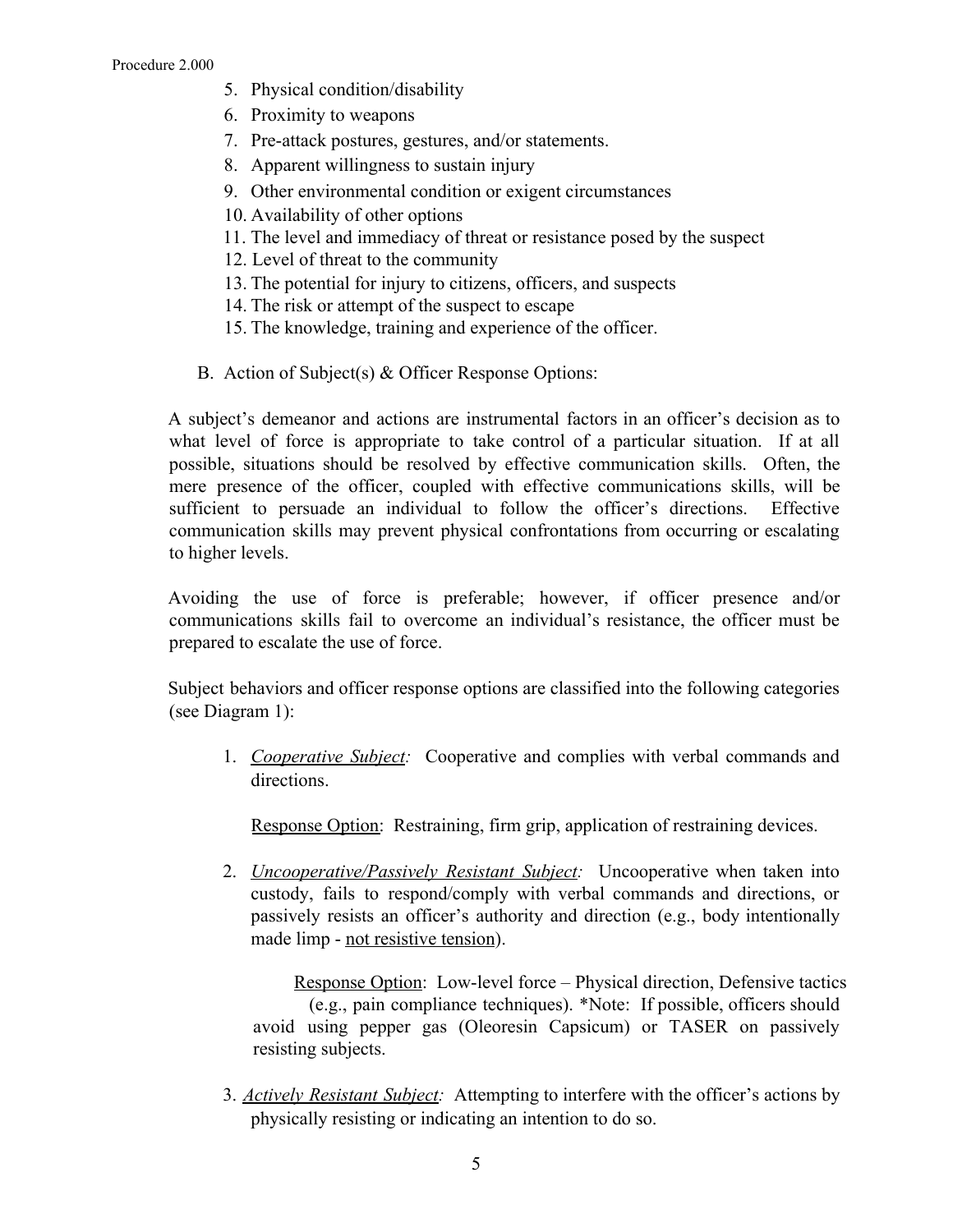- Response Option: Intermediate-level force. Officers may use pepper-spray (Oleoresin Capsicum), TASER, defensive tactics (e.g., pain compliance techniques, joint-manipulation, arm-bars, take-downs), and/or personal weapon strikes (e.g., hands/fists, knees, elbows, and feet) in which training has been given to control or arrest an actively resistant subject.
	- a. Impact Weapons: In the event that the officer reasonably believes that the situation cannot be resolved with the effective use of any aforementioned force options, then, officers are authorized to utilize the departmentally approved impact weapon – the baton or a police K9 (see below).

Intentional baton strikes to a subject's head, neck or throat are prohibited unless the officer reasonably believes there is an imminent threat of death or serious physical injury to themselves or another person, and the officer has no other reasonable alternative for defending themselves or another person.

Officers will make every effort to use their primary Department-issued or approved impact weapon. In the event that the officer's primary impact weapon has been lost as a result of that confrontation, broken or taken away, the officer may be justified in using an alternative impact weapon (flashlight, radio, or any other impact weapon not issued or approved specifically as a defensive weapon as a means of force). An alternative impact weapon may be used only when no other reasonable alternative is present. If an alternative impact weapon is used, it will be used in a manner consistent with the training given for Department-issued or approved impact weapons.

b. TASER: The preferred target area when deploying a TASER should be the lower torso on the front of the body, below the neck on the back of the body. The face, neck and groin area is to be avoided if at all possible. Proper consideration and care should be taken when deploying the TASER on subjects who are in an elevated position or in other circumstances where a fall may cause substantial injury to death (e.g. pregnant woman). Officers must be fully prepared to justify such a deployment. The department's policy regarding the use of such a weapon is based on the belief that its officers should only use that degree and kinds of force thought necessary and appropriate to protect lives and property or effect an arrest. Mindful of the limitations and risks posed by the use of electronic controlled weapons, there is an enhanced level of accountability placed on officers to decrease the risk to those members of the public most at risk from sudden and unexpected death or serious injury associated with electronic restraints. Therefore, the utmost consideration and care will be given when deploying these weapons against certain individuals because of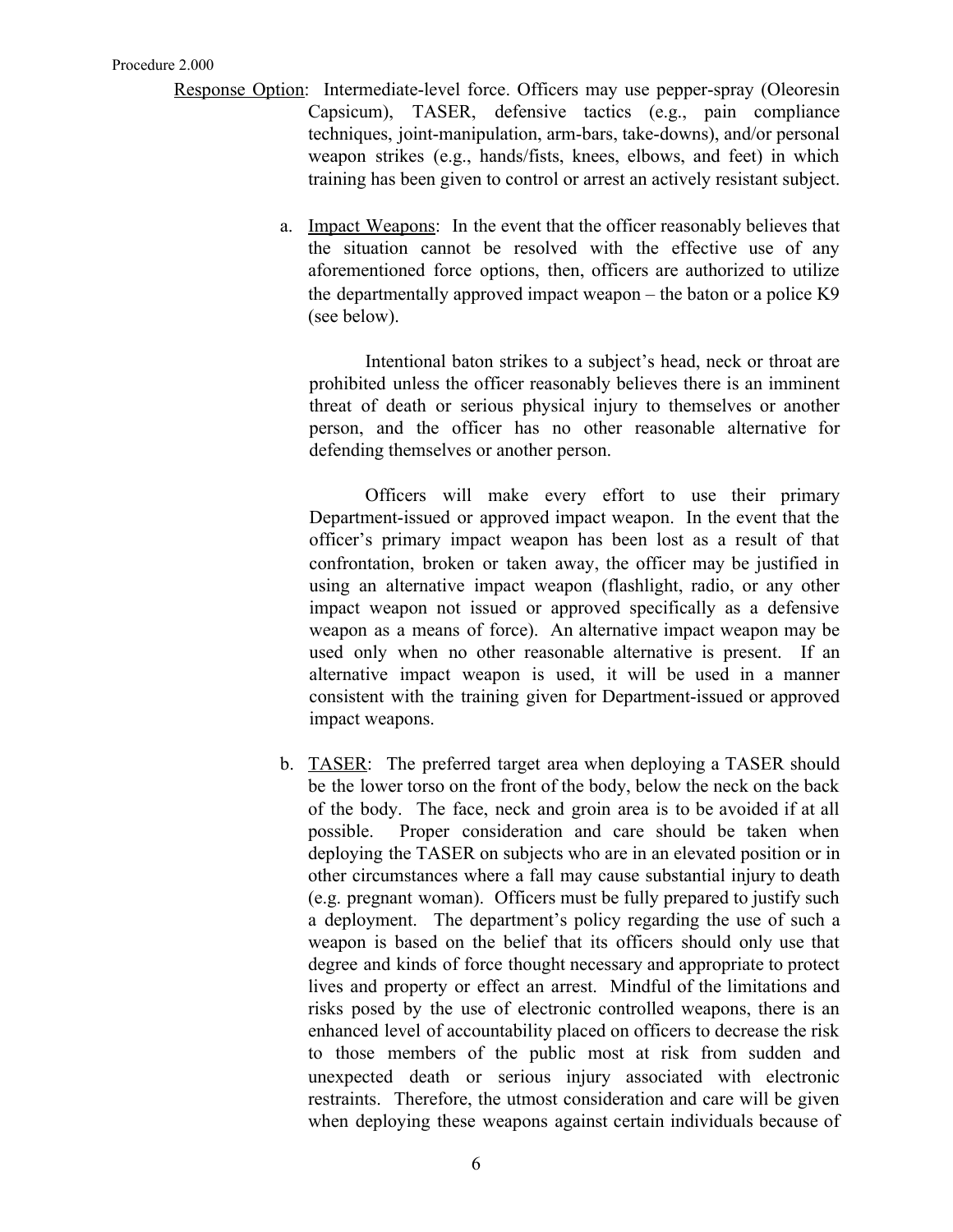their state, age or condition. The TASER will never be used punitively or for the purposes of coercion. It is to be used as a way of averting a potentially injurious or dangerous situation.

c. Police Canine: A police canine may be deployed to apprehend or control an individual when other less injurious techniques have been insufficient and based on a) the severity of the crime at issue, b) whether the suspect poses an immediate threat to the safety of law enforcement officers or others, or c) and whether the suspect is actively resisting arrest or attempting to evade arrest by flight (Graham v Connor 490 US 386 104L Ed 2d 443, 109 S Ct 1865 (1989)). Accordingly, the Guilderland Police Department's *Canine Standard Operating Procedure* (4.006), states: "Use of specially trained police canines for law enforcement responsibilities constitutes a real or implied use of force. In this, as in other cases, Officers may only use that degree of force that reasonably appears necessary to apprehend or secure a suspect as governed by the department's use of force policy".

In instances where a canine apprehends a suspect by biting, the handler will call the dog off at the first moment the canine can be safely released, taking into account that the average person may continue to move, regardless of an officer's directions to the contrary, if seized or confronted by a canine. Specifically, officer(s) must be able to differentiate between a suspect's movement that constitutes active resistance and poses an immediate threat of harm to the officer(s) or others versus movement caused by the pain of a dog bite and/or fear of the police canine. The latter type of movement compels the officer to terminate the police canine's attack.

- 4. *Subject Using Deadly Physical Force:* Commits an attack using his/her personal weapons (hands, elbows, knees, feet etc.), an object or a weapon wherein the officer reasonably believes that the assault will result in death or serious physical injury.
- Response Option: The use of a firearm or any other available weapon or means that has a reasonable likelihood of causing death or serious physical injury (see VII: Use of Deadly Physical Force).

It is important to note that an officer need not attempt to gain control over an individual by use of the lowest level of force on the continuum when reason and circumstances dictate, and the officer can articulate that a higher level of force used is reasonable. Escalation to a higher level of force may be appropriate given the resistance encountered.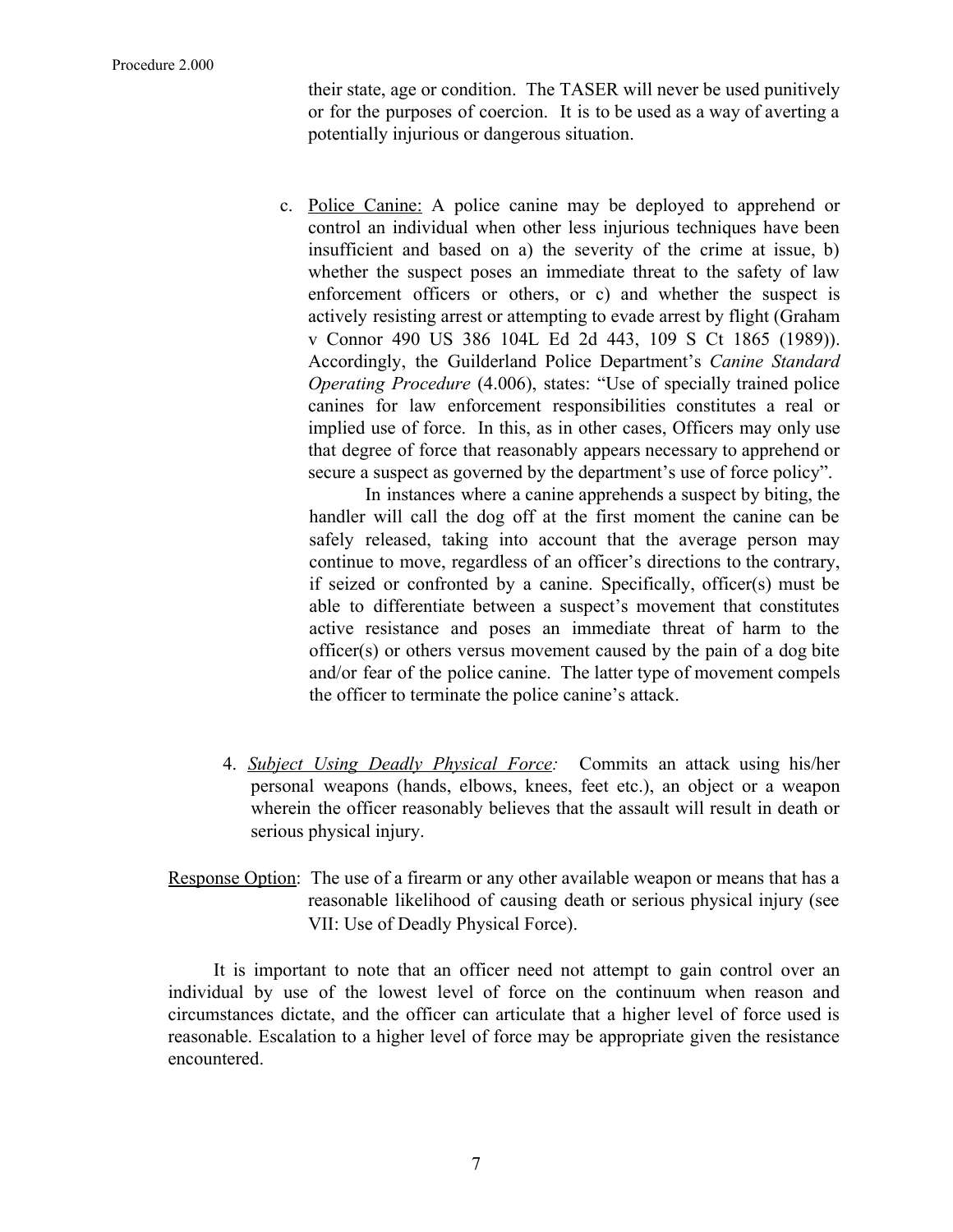# VI **Duty to Intervene**

- 1. Any officer present and observing another officer using force that he/she reasonably believes to be clearly beyond that which is objectively
- 2. reasonable under the circumstances shall intercede to prevent the use of unreasonable force, if and when the officer has a realistic opportunity to prevent harm.
- 3. An officer who observes another officer use force that exceeds the degree of force as described in subdivision A of this section should promptly report these observations to a supervisor.

# VII **Use of Less-Lethal Weapons:**

- 1. OC spray, police baton, TASER, Kinetic Energy Impact Projectile and police canine are alternative uses of force in situations where there is a potential for injury to an officer, suspect or another person.
- 2. The use of OC spray will be limited to the degree of force which is reasonably necessary to provide protection to the officer or another person, to prevent an escape of a person from custody or to make a legal arrest. Prior to using OC spray, a standard verbal warning will be given ordering the subject to cease action or OC spray will be released, unless such a warning would present a danger to the officer or others. When possible, the officer will allow the intended target a reasonable amount of time to comply with the warning before utilizing the OC spray.
- 3. The use of TASER may be used as an alternative force in situations where the potential for injury to an officer or another person exists, but where the use of deadly physical force is not appropriate. The use of TASER will be limited to that degree of force that is reasonably necessary to provide protection to the officer or another person in preventing an escape of a person in custody or to make a legal arrest.
- 4. The use of police batons may be used as an alternative force in situations where the potential for injury to an officer or another person exists, but where the use of deadly physical force is not appropriate. The use of police batons will be limited to that degree of force that is reasonably necessary to provide protection to the officer or another person in preventing an escape of a person in custody or to make a legal arrest.
- 5. The use of police canine may be used as an alternative force in situations where the potential for injury to an officer or another person exists, but where the use of deadly physical force may not be appropriate. Prior to deploying a police canine, a standard verbal warning will be given ordering the subject to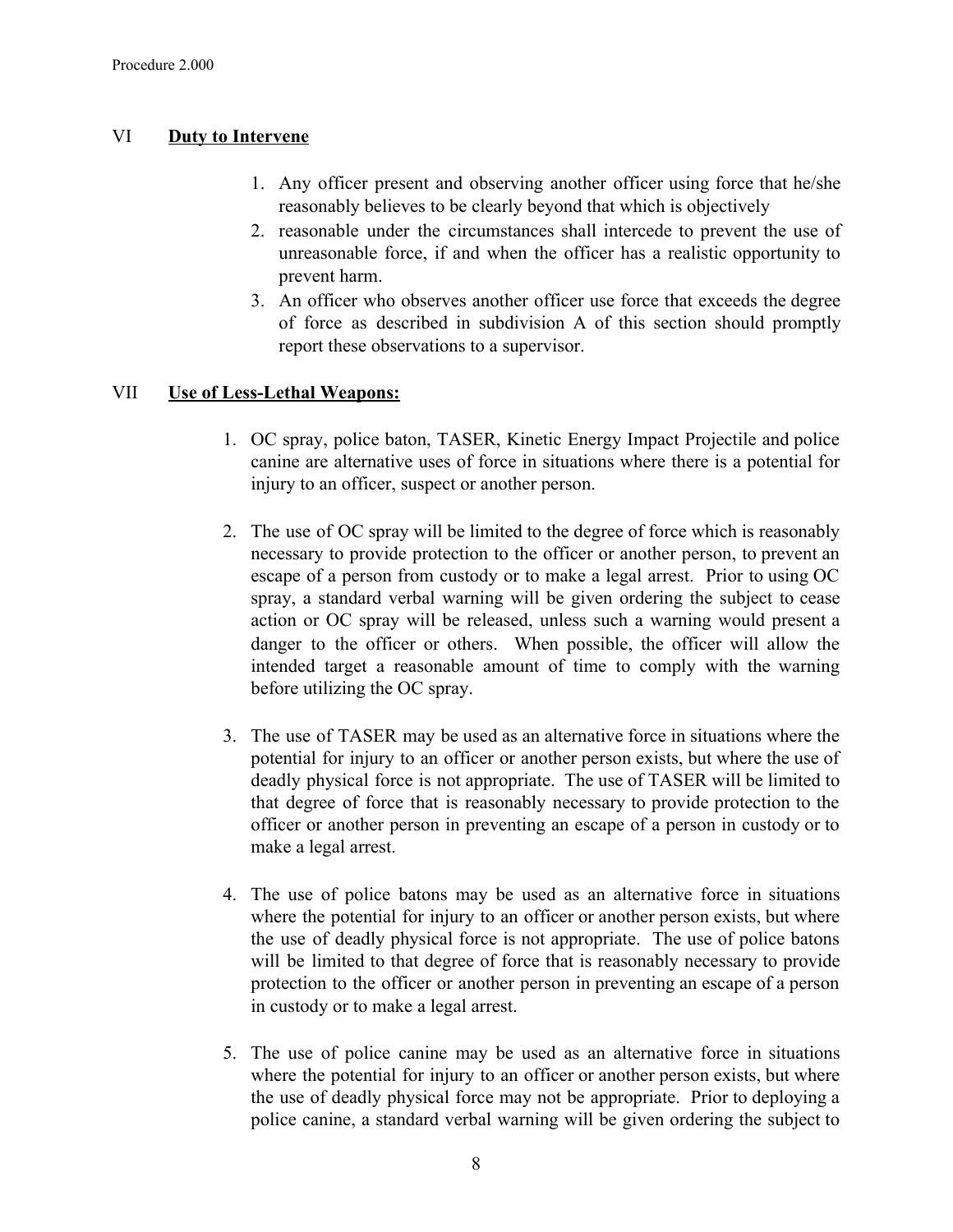cease action or a police canine will be released. The warning will be issued in a loud and clear manner, unless such a warning would present a danger to the officer or others. When possible, the officer will allow the intended target a reasonable amount of time to comply with the warning before utilizing a police canine.

6. The use of the Kinetic Energy Impact Projectile is considered a self defense application of force when deployed to the areas of the suspect's body that are considered unlikely to cause death or serious physical injury. The use of the kinetic energy impact projectile is considered DEADLY FORCE if *intentionally* deployed at the head or neck.

# **VIII. Use of Deadly Physical Force:**

- A. Deadly physical force is to be used only after all other reasonable means of attaining control have been considered as outlined in V (Use of Force Continuum).
- B. A police officer may use deadly physical force under the following circumstances:
	- 1. Deadly physical force may be used by an officer to protect themselves or another person from what the officer reasonably believes is an imminent threat of serious physical injury or death.
	- 2. Deadly physical force may be used to stop a fleeing suspect where:
		- a. The officer has probable cause to believe the suspect has committed a felony involving the infliction or threat of serious physical injury or death; and,
		- b. The officer reasonably believes that the suspect poses an imminent threat of serious physical injury to the officer or to others.
		- c. Where feasible, some warning should be given prior to the use of deadly physical force.
	- 3. Chokeholds and Obstruction of Breathing or Blood Circulation:
		- a. Any application of pressure to the throat, windpipe, neck, or blocking the mouth or nose of a person in a manner that may hinder breathing, reduce intake of air or obstruct blood circulation, is prohibited unless deadly physical force is authorized.

# **IX Prohibited uses of force:**

- 1. Force shall not be used by an officer for the following reasons:
	- a. To extract an item from the anus or vagina of a subject without a warrant, except when exigent circumstances are present;
	- b. To coerce a confession from a subject in custody,
	- c. To obtain blood, saliva, urine, or other bodily fluid or cells, from an individual for the purpose of scientific testing in lieu of a court order where required;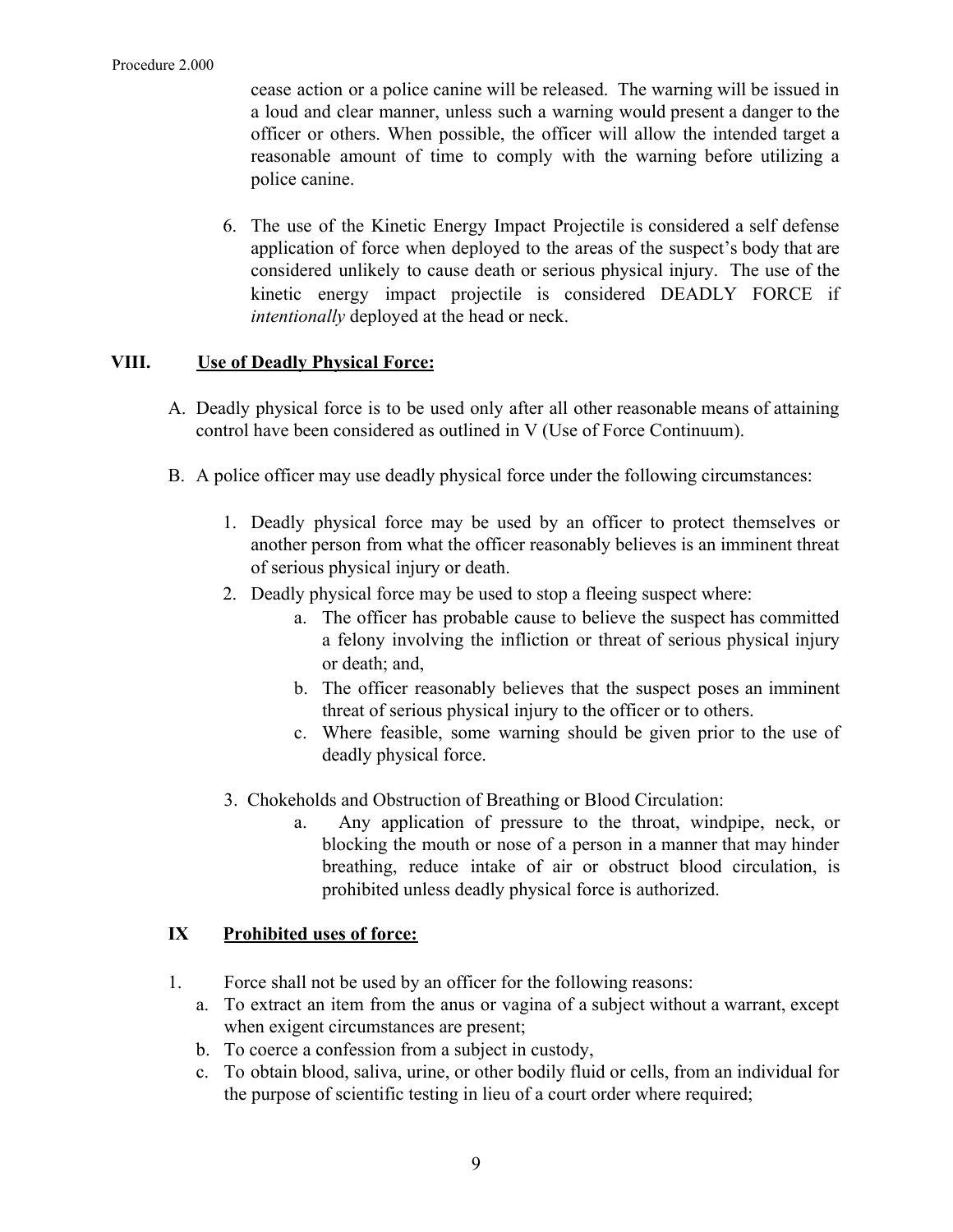- d. Against persons who are handcuffed or restrained unless it is used to prevent injury, escape, or otherwise overcome active or passive resistance posed by the subject.
- 2. Warning shots are not permitted under any circumstances.
- 3. Officers shall not discharge a firearm from or at a moving vehicle, except in self defense or in defense of another person, and there is an imminent threat of death or serious physical injury. The moving vehicle itself shall not presumptively constitute a threat that justifies an officer's use of deadly force. An officer threatened by an oncoming vehicle shall attempt to move out of its path before discharging a firearm at it or any of its occupants. Whenever possible, officers shall use tactics that avoid placing themselves in the path of vehicles.
- 4. Except for general maintenance, storage, or authorized training, officers will not draw, point or exhibit their firearm unless circumstances create reasonable cause to believe that it may be necessary to lawfully use the weapon in conformance with Article 35 of the NYS Penal Law and this Order.
- 5. The fact that a police officer is justified in using deadly physical force does not allow reckless conduct by the officer.
- 6. If an officer has discharged his/her firearm, his/her patrol supervisor must forward a memo to the chief.

# **X. Medical / Mental Health Attention:**

A. A police or peace officer or other law enforcement entity who has custody of a person must provide attention to the medical and mental health needs of a person in their custody and obtain assistance and treatment of such needs, which are reasonable and provided in good faith.

1. This includes appropriate and timely medical attention being provided to a party injured as a result of a use of force incident.

2. The immediate mental health needs of a person shall be based upon the reasonable cause to believe that a person, who appears to be mentally ill, is conducting themselves in a manner which is likely to result in a serious harm to themselves or others.

- B. Following the use of OC spray on a subject, officers will:
	- 1. Assure the subject that the effects of the OC spray are temporary.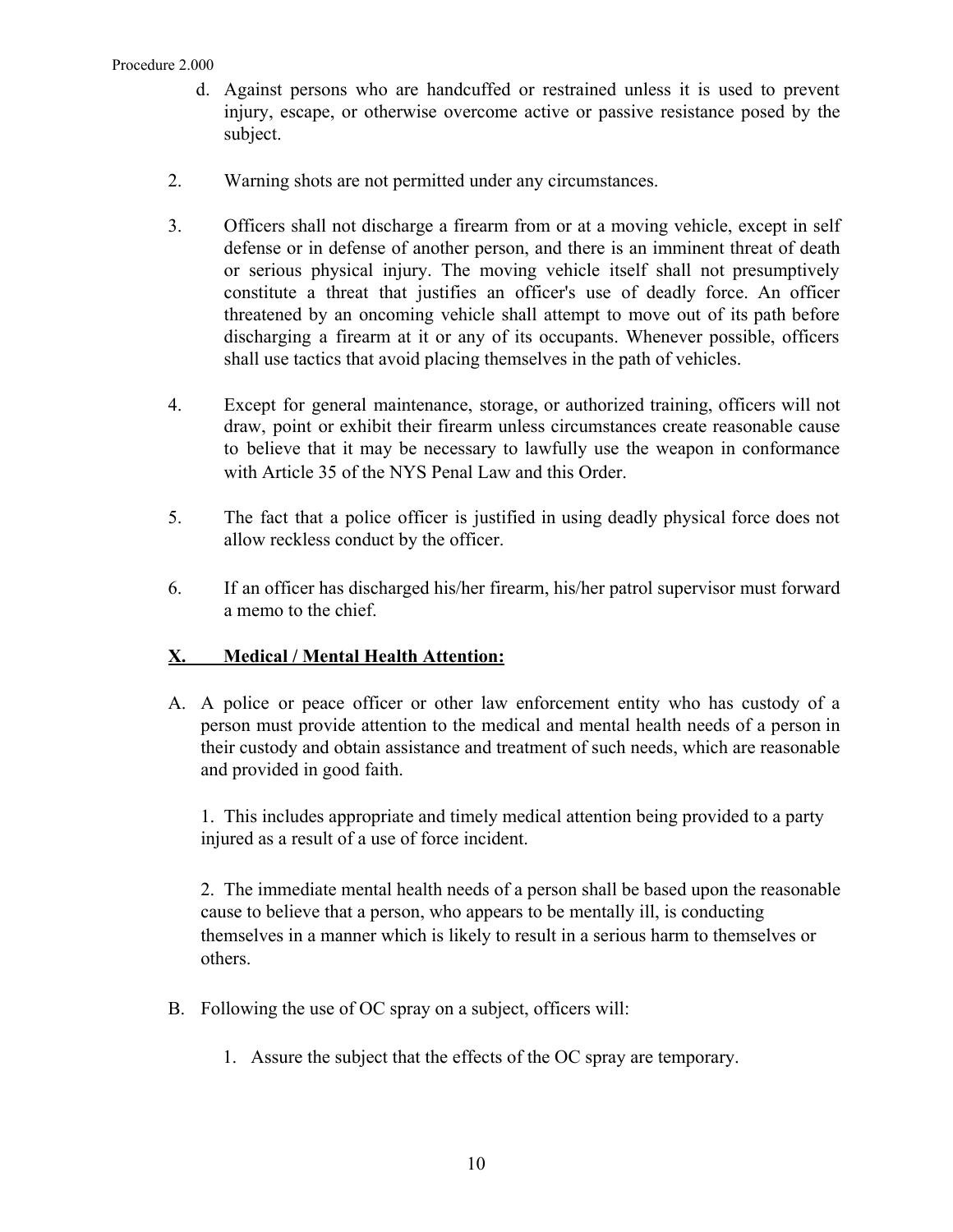- 2. If the subject displays serious respiratory/medical problems, direct Communications to dispatch paramedics to the scene of the incident or a safer location.
- 3. Subjects who are obese, suffer from respiratory ailments (e.g., asthma, emphysema, bronchitis), or wear contact lenses shall be decontaminated by EMS personnel. Additionally, EMS should decontaminate any person whose health condition gives the officer cause for concern.
- 4. Upon transporting the subject to Police Headquarters for arrest processing, officers will direct the suspect to decontaminate themselves by rinsing the affected area with water.
- C. Following the use of the TASER on a subject, officers will carry out the EMS responsibility as outlined in the Use of Taser in Policy Number 4.024.

# **XI Reporting & Reviewing Use of Force:**

- A. Members involved in use of force incidents as described below shall notify their supervisor as soon as practicable and shall complete a departmental standardized use of force report.
	- a. Use of force that results in physical injury or serious bodily injury.
	- b. Use of force incidents that a reasonable person would believe is likely to cause an injury.
	- c. Incidents that result in a complaint of pain from the suspect except complaints of minor discomfort from compliant handcuffing.
	- d. Any time an officer brandishes, discharges or uses a firearm at a person,
	- e. Any time an officer displays, deploys or uses a chemical agent,
	- f. Any time an officer brandishes, deploys or uses an impact weapon,
	- g. Any time an officer Brandishes, deploys or uses a taser, or where the taser was accidentally discharged after being displayed.
	- h. Any time an officer uses a chokehold or similar restraint that may hinder breathing or reduce intake of air,
	- i. Any conduct that resulted in death.
	- j. Any time an officer uses physical touch or open handed techniques or other uses of force above the force necessary to handcuff a compliant subject.
- B. Officers should document any requests for necessary medical or mental health treatment as well as efforts of police to arrange for such treatment.
- C. If the involved officer is incapable of completing the report, a supervisor will complete the report based on the officer's reporting and/or other available information.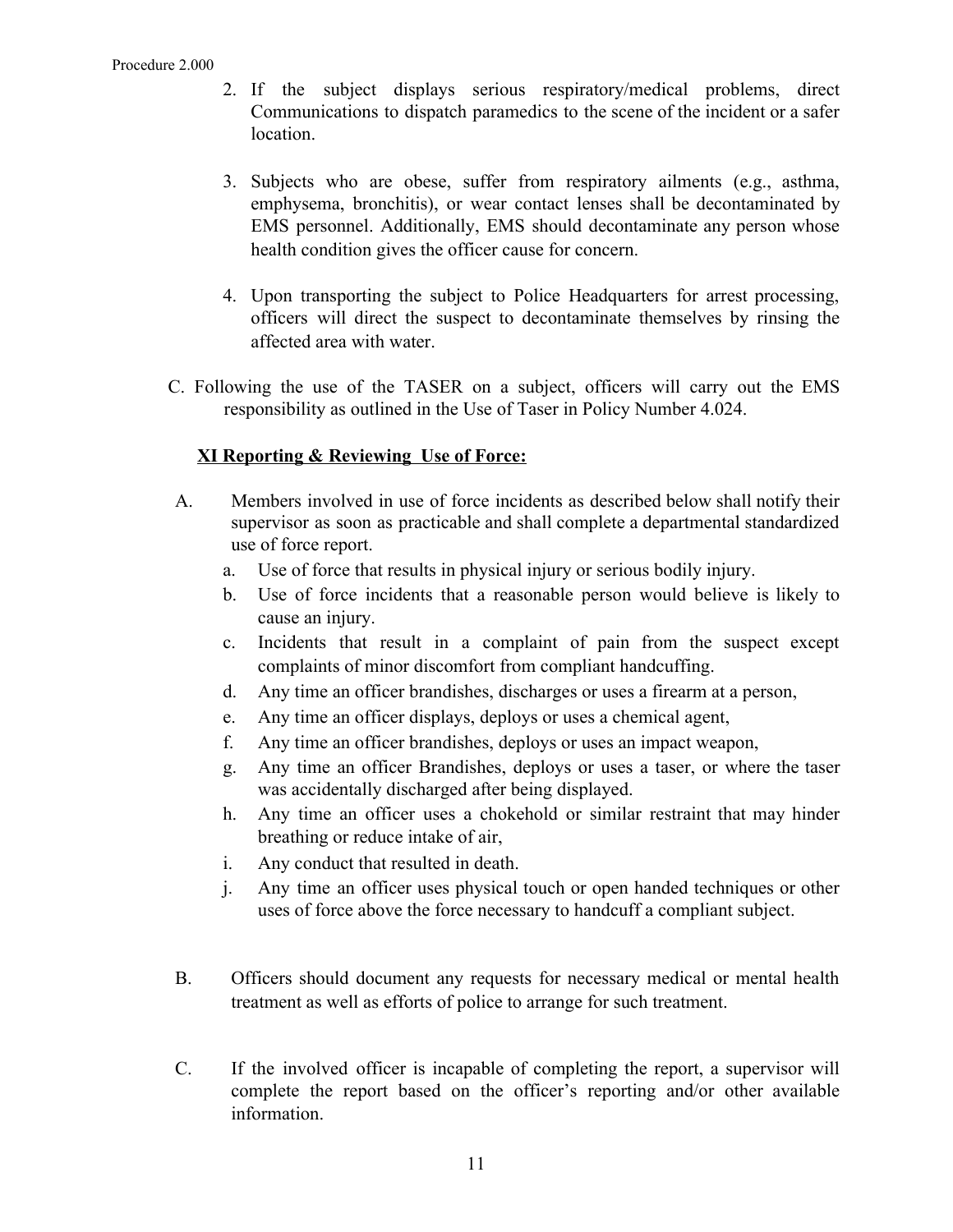## D. *Use of Force Report*

A use of force report will be completed for each subject for which force was used upon.

- 1. All areas on the report must be completed.
- 2. If a particular question does not apply, indicate such with an 'N/A' or if the requested information is unknown, indicate such with 'UNK'.
- E. During arrest processing, all visible injuries to a subject shall be photographed. The officer responsible for photographing arrestees shall complete the "Photos" information area on the form. If photographs were not taken, that officer shall indicate why photographs were not taken.
- F. Special Circumstances: Assisting SOS/Vice Squad Raids:

Should members of the Guilderland Police Department assist with a raid by another agencies Special Operations Squad or Vice Squad, reporting and documenting use of force becomes more difficult. To ensure adherence to the spirit of this order, the supervising personnel conducting raid operations will report and document use of force as follows:

Whenever department personnel assist in raid operations copies of the other agencies force forms will be obtained and members of the Guilderland Police Department will be included in such documentation to the extent of participation in the raid. Copies of these reports will be obtained and filed by the Guilderland Police Department.

# **XII.Use of Force Incident Review:**

- A. Initial Review
	- 1. Where practicable, a supervisor should respond to the scene to begin the preliminary force investigation.
	- 2. Photographs should be taken which sufficiently document any injuries or lack thereof to officers or suspects.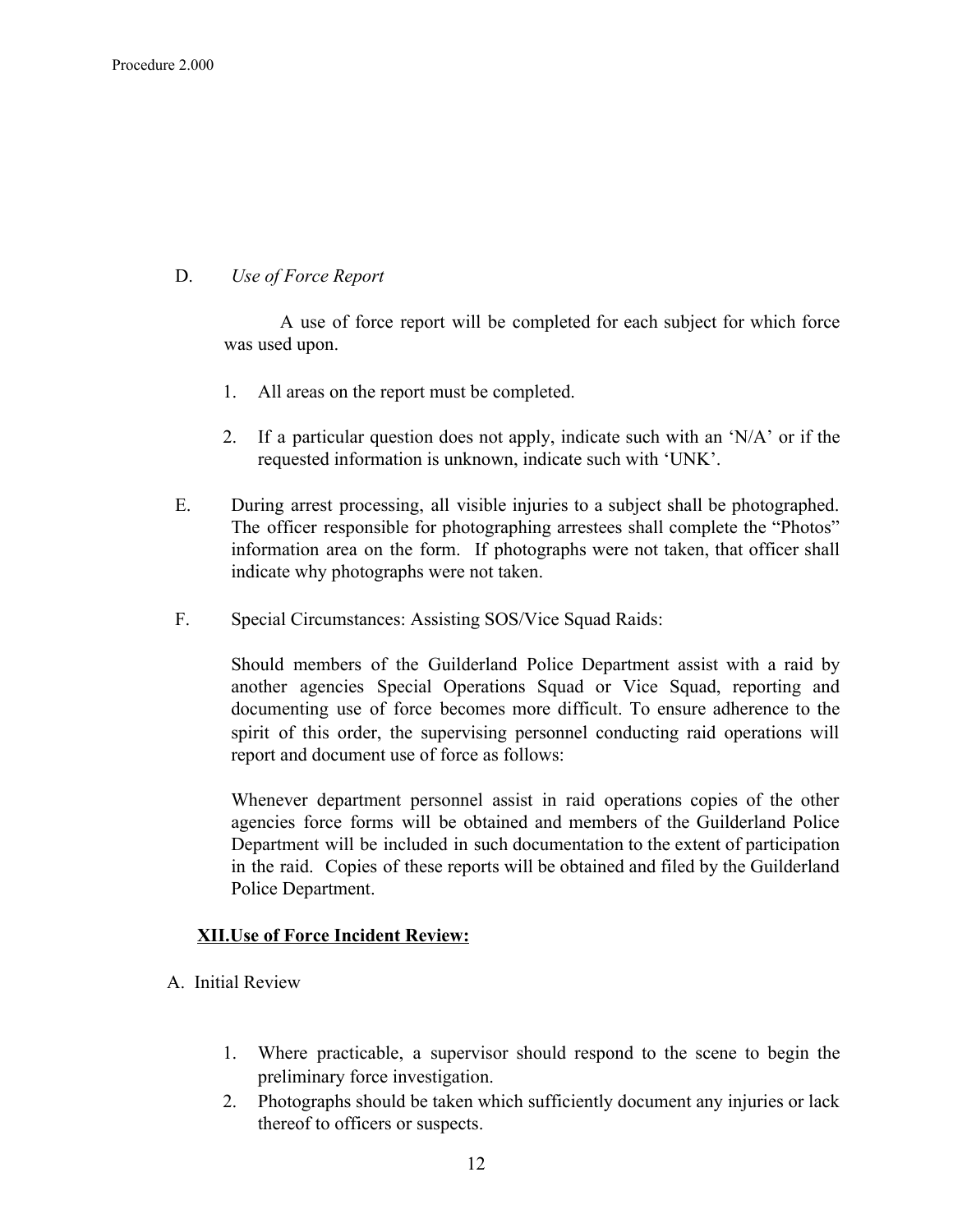### Procedure 2.000

- 3. The supervisor shall ensure the completion of a use of force report by all officers engaging in reportable use of force and, to the extent practical, make a record of all officers present.
- 4. The supervisor will review the use of force incident and shall make a determination if the force used was proper. Said determination will be based upon the information reported to the supervisor by the involved officers and if the supervisor was on the scene, then also his personal observations. The use of force form will be accompanied by a memorandum (supervisor review of the use of force) to the Chief of Police outlining the above information.
- 5. Upon completing the above, the forms and memorandums will be submitted to the Chief of Police via the Chain of Command.
- 6. All reportable use of force incidents will be reviewed by the command staff where a determination is made if further investigation is necessary, and so order if applicable.
- B. Supervisory Review of the use of force inconsistent with this policy:
	- 1. Supervisors required to review the Use of Force Form who determine that the force used was inconsistent with this General Order shall immediately notify his/her superior for further review of the incident and possible commencement of an internal investigation as directed by the Chief of Police.
- C. Police Administrative Office
	- 1. Shall be responsible for the safekeeping of all completed *Use of Force Reports.*
	- 2. Shall report to the Division of Criminal Justice Services all required information as per NYS Executive Law §837-t for those use of force reports meeting the reporting criteria contained in said law.

# **XIII. Use of Firearms Incident Review:**

- A. Initial Review
	- 1. Any use of the firearm must be reported to the shift supervisor. The appropriate form(s) must be completed with regard to its use and the request for replacement ammunition.
	- 2. The supervisor initially notified of the discharge of a firearm against a person shall complete a supervisor inquiry into the incident and as with all use of force incidents, complete a memorandum addressed to the Chief of Police, as to the circumstances of its use.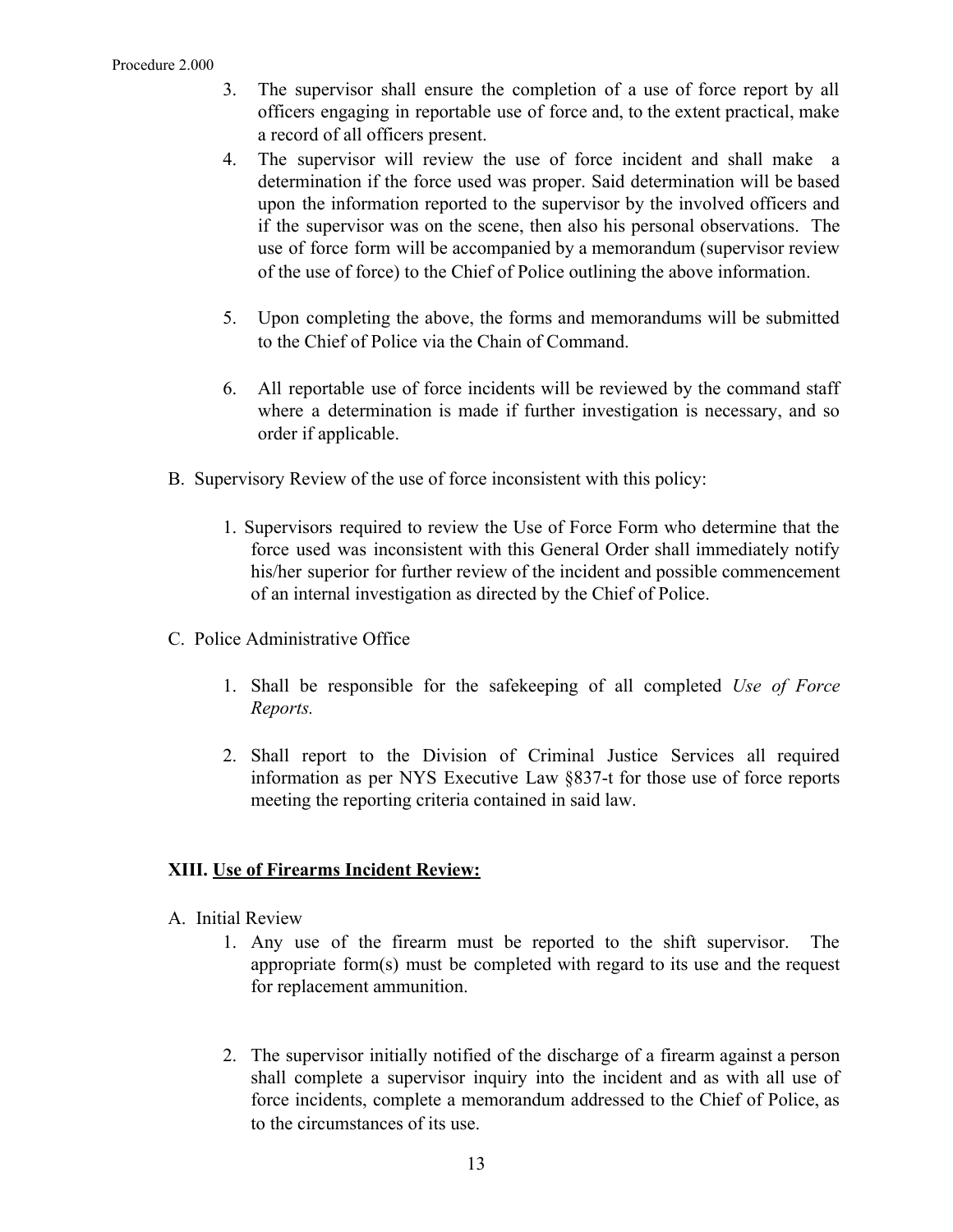### Procedure 2.000

a. *A Use of Force Report* shall be completed in the manner described in IX and the patrol supervisor will attach a completed memorandum as stated above to the *Use of Force Report* once he/she has completed his/her review. This would include all intentional or accidental discharges against or toward a person.

## b. The Supervisory memorandum must include the following information:

- 1) Officers name and rank
- 2) Date and time of incident
- 3) On or Off Duty assignment and if on duty, his/her assignment at the time.
- 4) Location of the incident
- 5) Lighting at the incident
- 6) Weather at the incident
- 7) Weapon Used including serial number
- 8) Number of shots fired
- 9) Results of the shot, hit, missed, damaged item, etc.
- 10) Direction of discharge
- 11) Reason for discharge
- 12) Description of target or item hit
- 13) Name, address, date of birth and other pertinent information if victim
- 14) Extent of wounds or damage
- 15) Target action, ie: moving, lunging etc.
- 16) Officer Action and position
- 17) Officers present at scene
- 18) Officers responding after incident
- 19) Names and addresses of witnesses
- 20) Whether officer's statements were taken, and if not, why?
- 21) Was weapon secured, if so by whom and where to?
- 22) Memorandum must be signed by the supervisor.
- *c.* If the discharge of a firearm did not involve a person (except for the intentional use on a distressed animal) the patrol supervisor shall forward a completed memorandum outlining the circumstances to the Chief of Police.
- B. Command Staff Review of Discharge of Firearm.
	- 1. The Chief of Police will conduct or assign a member of the command staff to review the use of force report and the supervisor's memorandum. If it is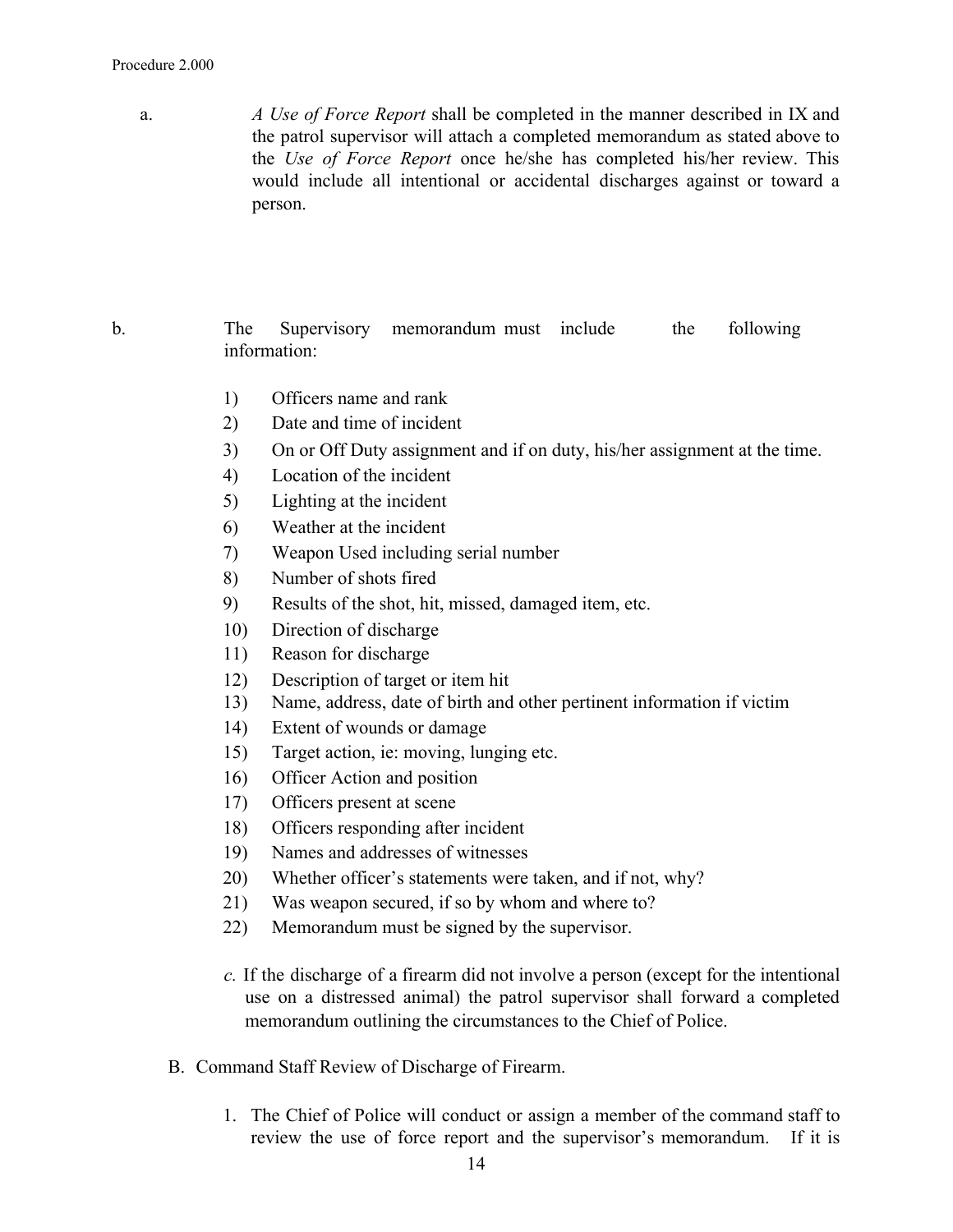determined that the discharge of a firearm was not consistent with this General Order shall immediately notify the Chief of Police who will commence an investigation or may refer the incident to the professional standards committee appointed for this purpose.

# XIV **Disciplinary Protocol:**

Any disciplinary action taken as a result of inconsistencies with this policy will be in accordance with established disciplinary procedures and action and in accordance with collective bargaining agreements.

## XV **Training:**

- 1. All officers should receive training and demonstrate their understanding on the proper application of force.
- 2. Training topics will include use of force, conflict prevention, conflict resolution and negotiation, and de-escalation techniques and strategies, including but not limited to, interacting with persons presenting in an agitated condition as well as duty to intervene and prohibited conduct.
- 3. This policy is not intended to be a substitute for proper training in the use of force. Comprehensive training is the key to the real-world application of the concepts discussed within this policy.

# XVI **Public Notification of Policy:**

1. A copy of this policy will be conspicuously posted on the police department website.